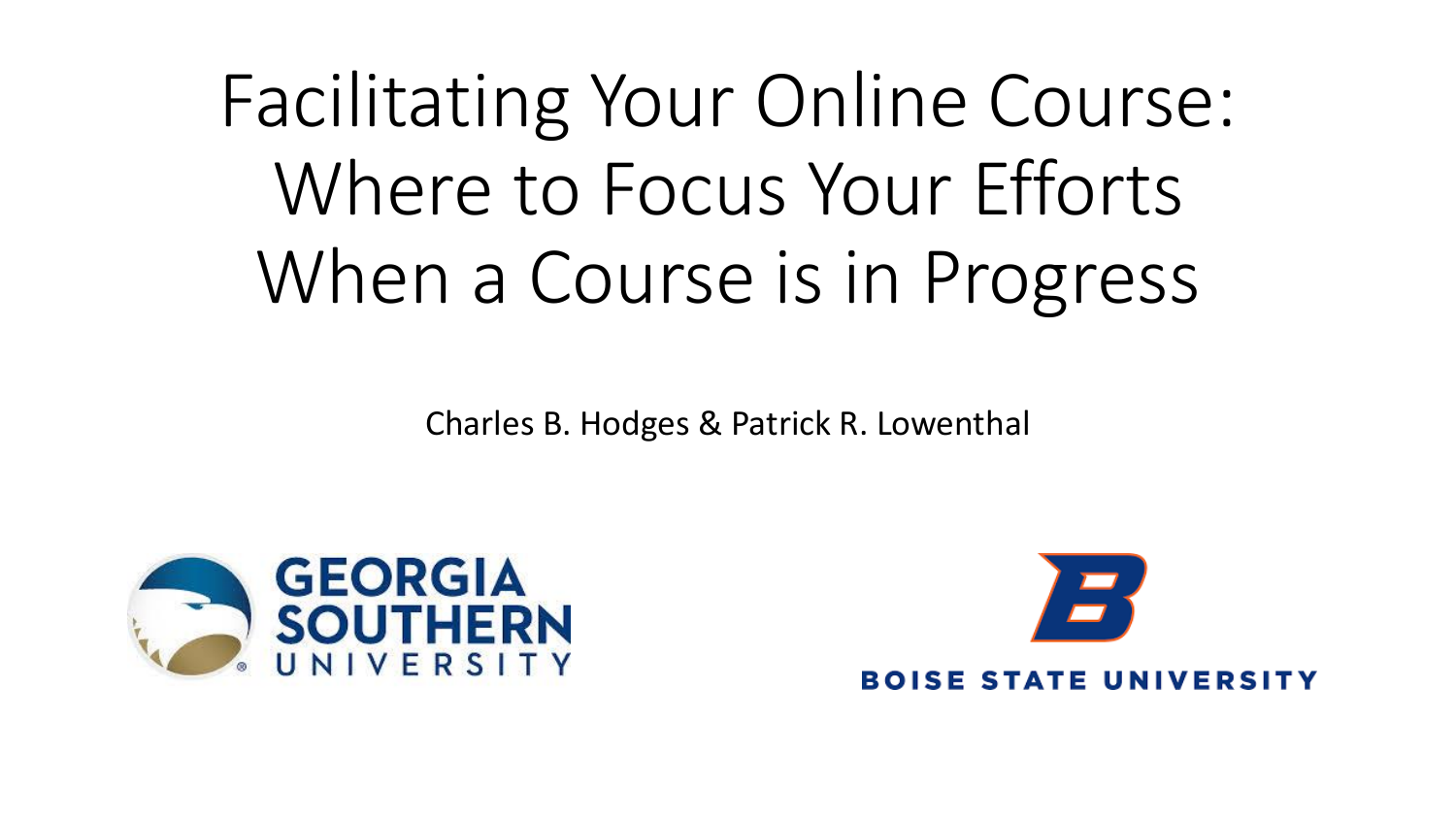# The problem

- Many instructors find themselves teaching courses they did not design.
- Those instructors may have limited, or no, ability to edit a course design.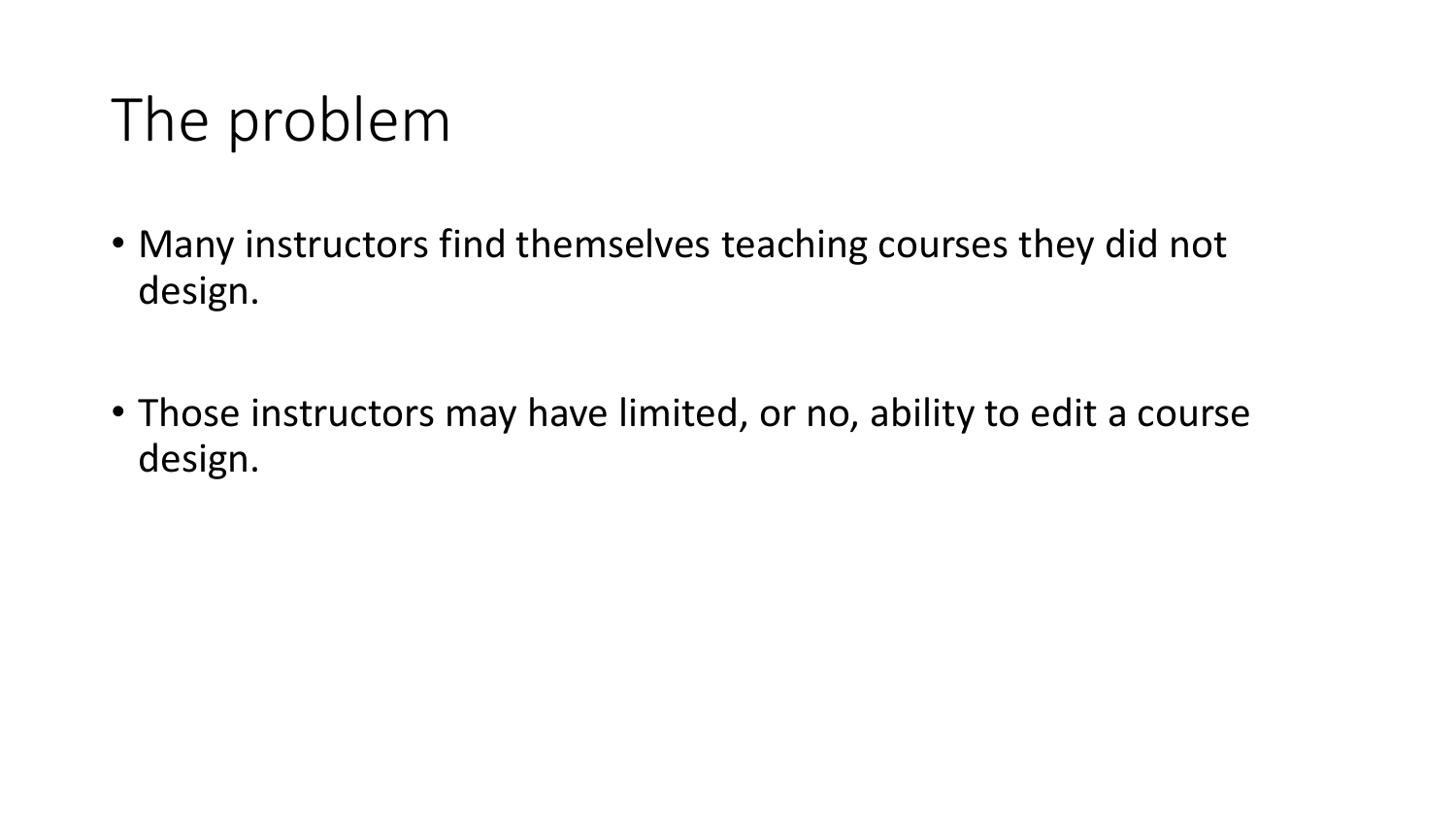### Online Learning Quality Assurance

Just in the U.S. there are many quality assurance frameworks for online course design and development





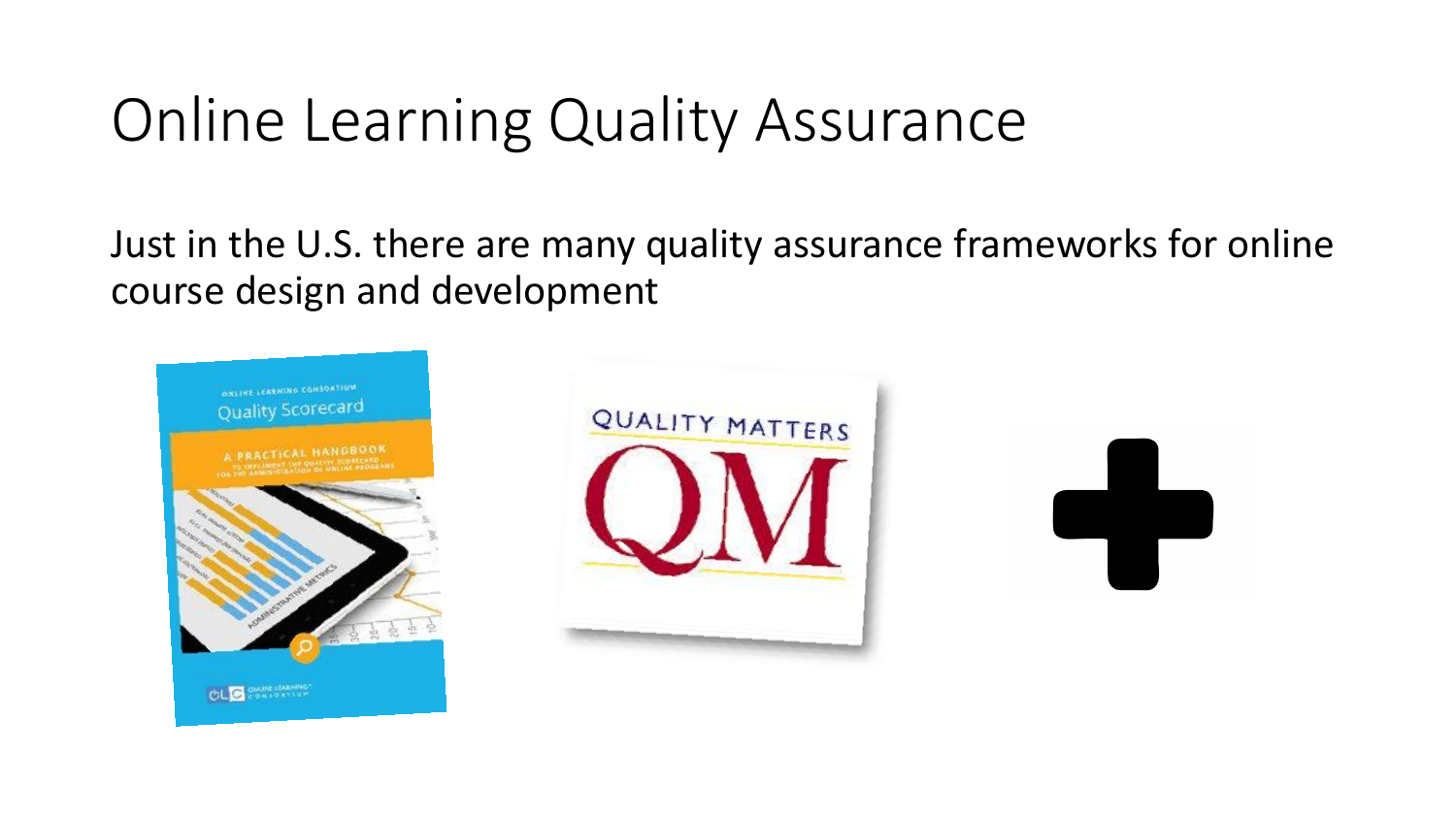# Baldwin, Ching, and Hsu (2018)

- analyzed frequently cited online course evaluation instruments and identified 12 common elements across each instrument.
- We grouped these elements into five categories that identify the **nature or purpose** of the element (e.g., instruction to students, communications) and identified **when** they are typically addressed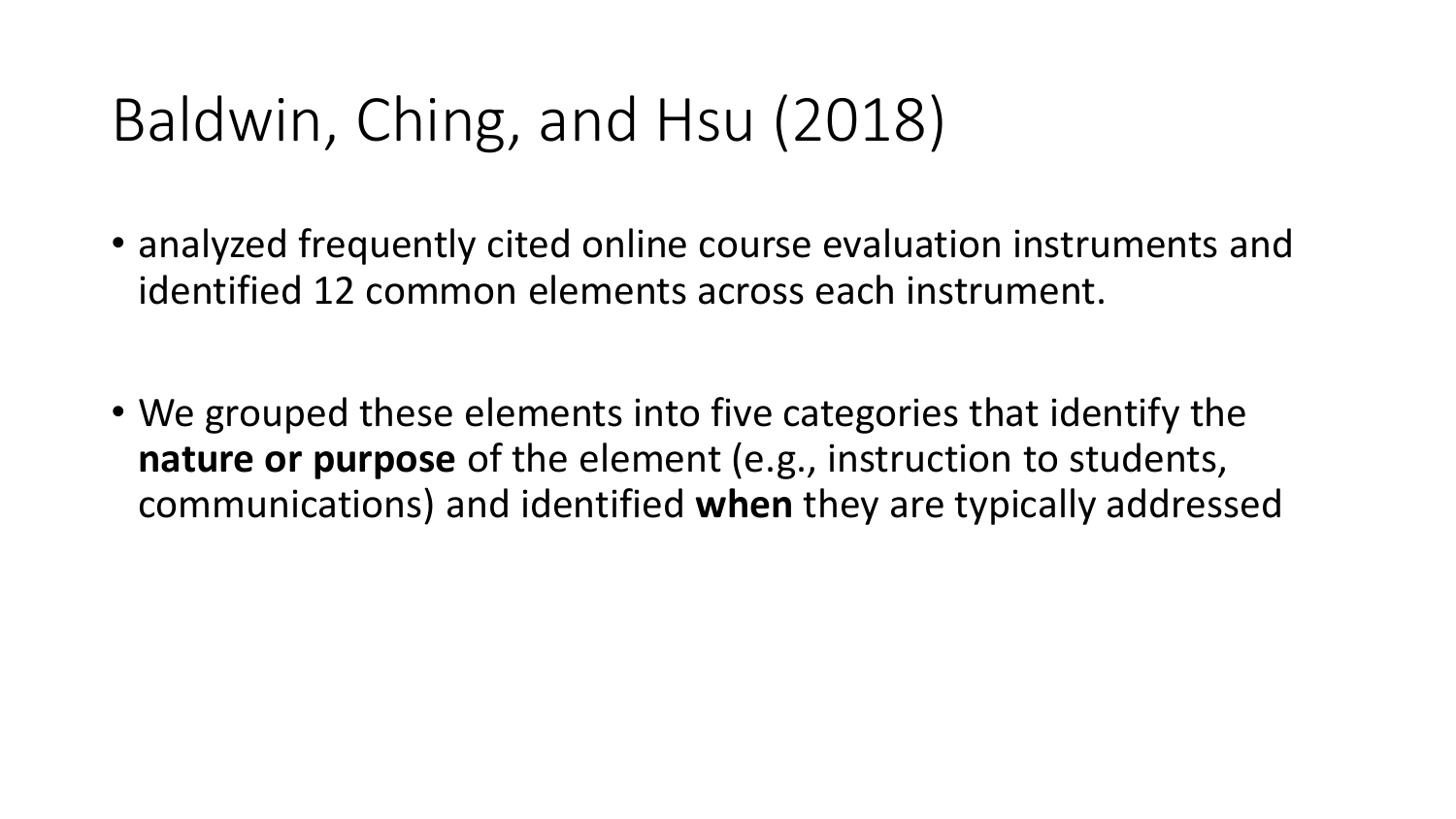## Baldwin, Ching, and Hsu's 12 elements

- We grouped as **typically fixed in design and development** OR occurs **during facilitation**
- Example of typically fixed: learning objectives
- Example of during facilitation: Communications used to build community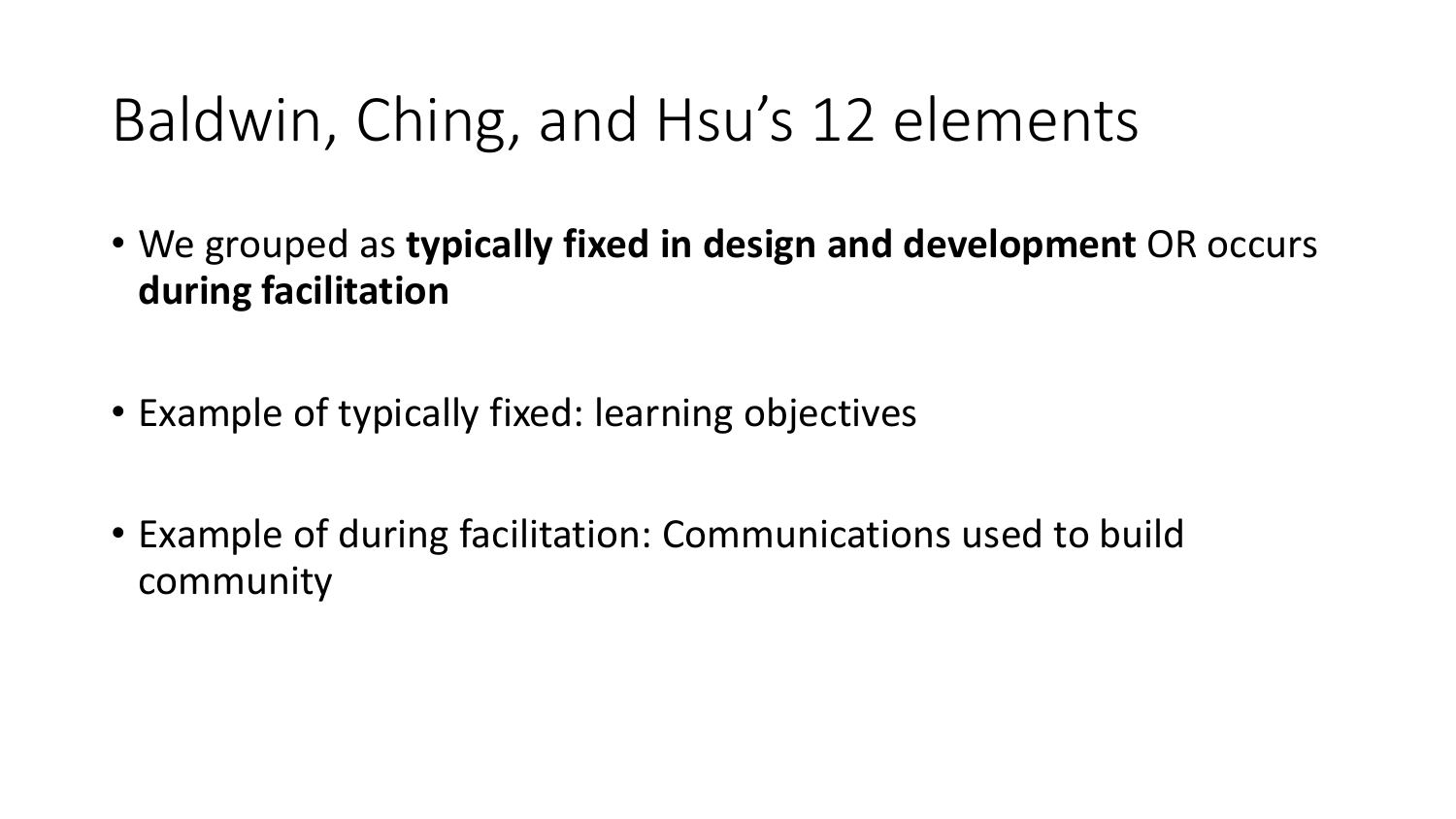#### Two main categories

- *Strategies to Improve Communications to Students*
- *Strategies to Improve Instructions to Students*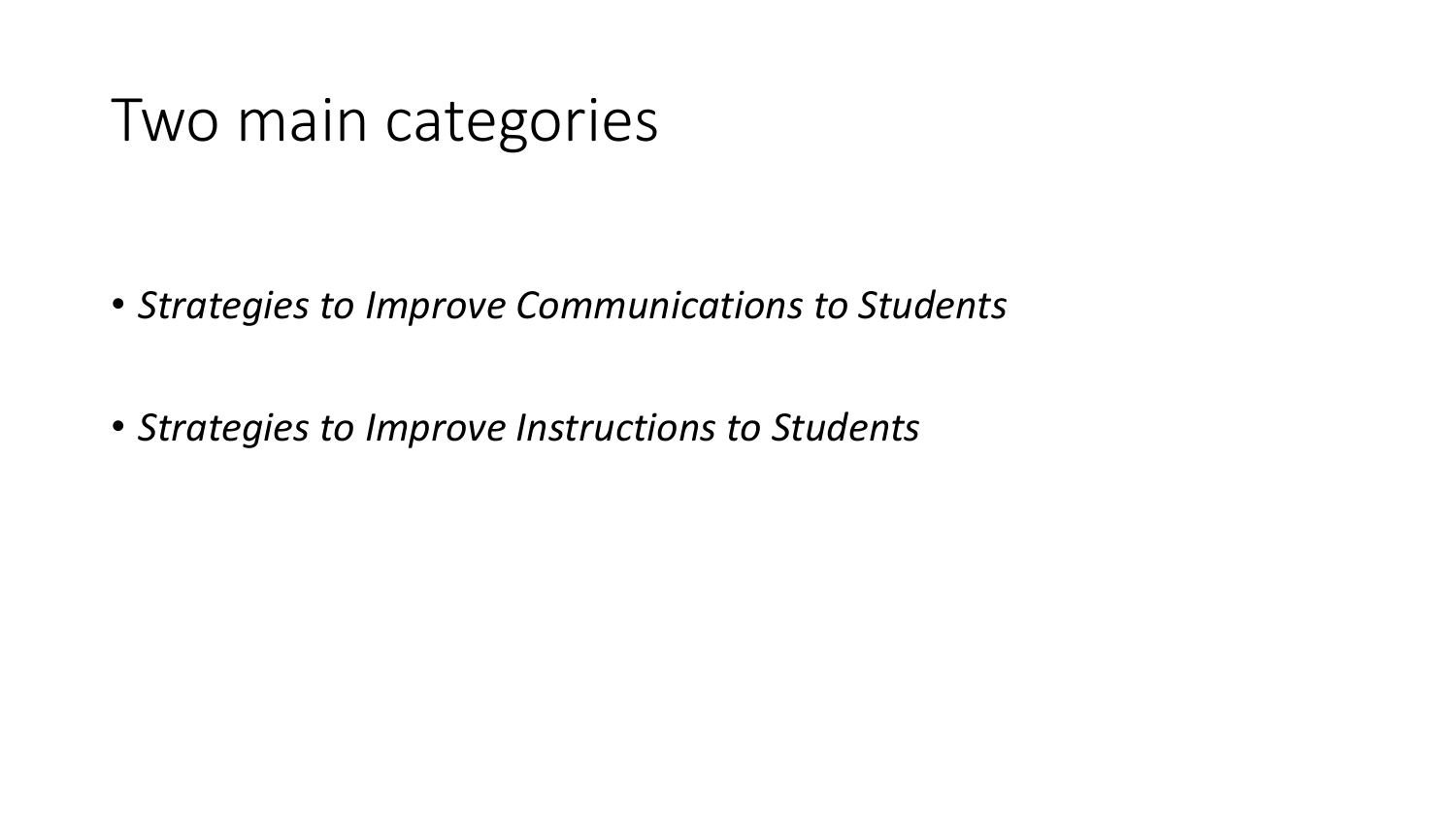# Where to go?

Online learning research Baldwin, Ching, & **Hsu**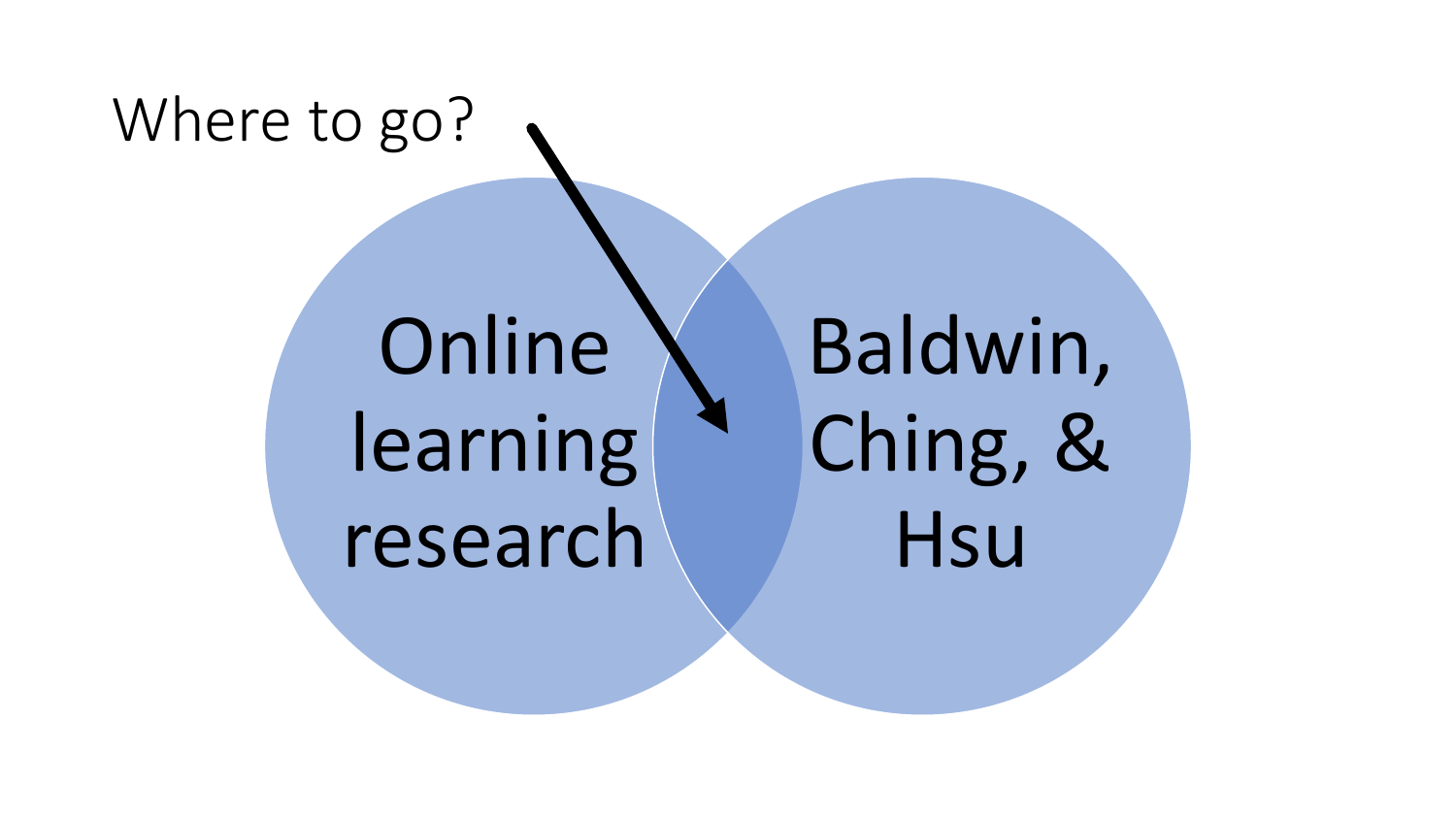# Baldwin, Ching, and Hsu on Theme I: Communications to Students

- technology is used to promote learner engagement/facilitate learning
- student-to-student interaction is supported, and
- communications used to build community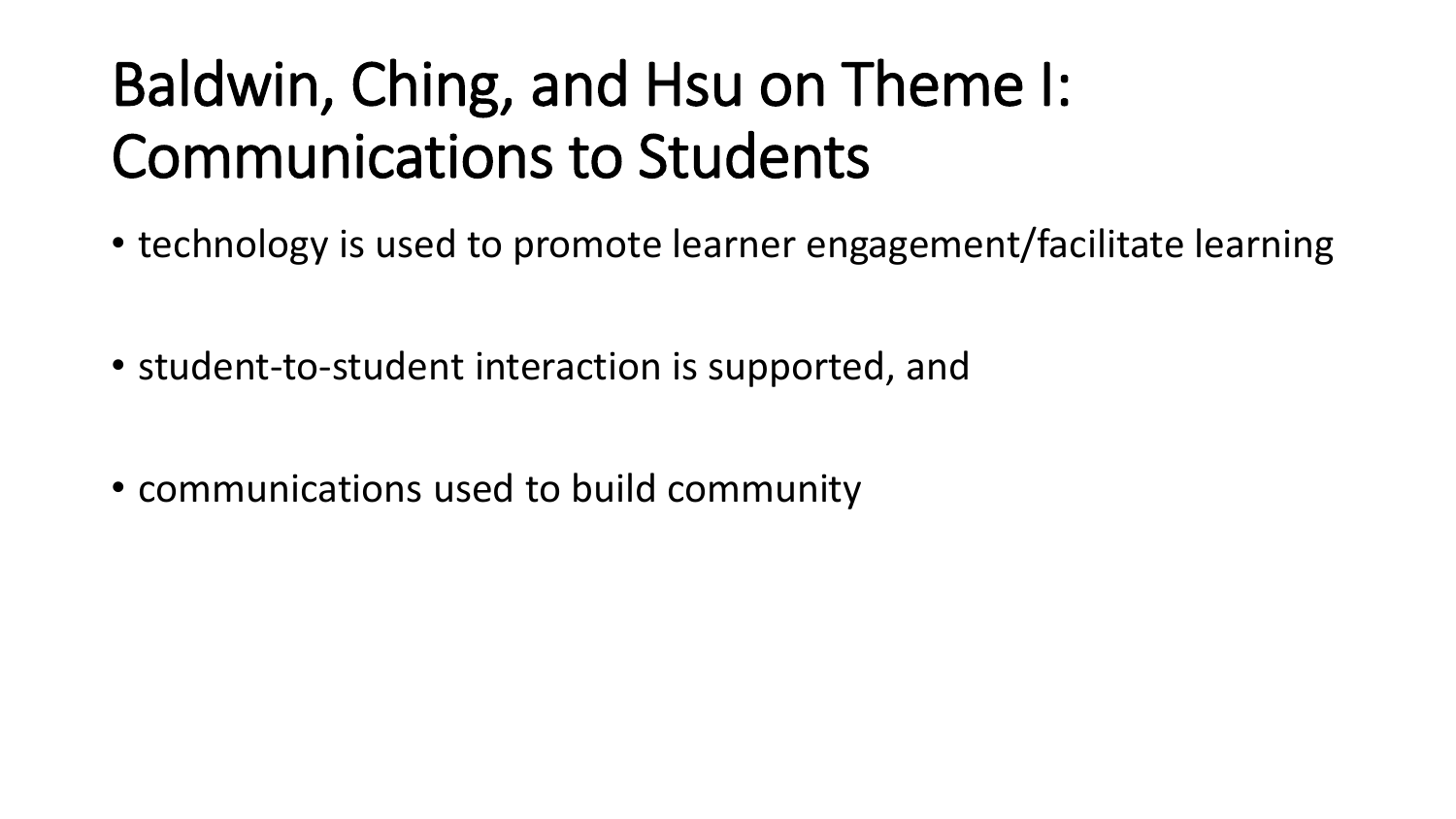# Technology is used to promote learner engagement

- Creatively using technology--including text, audio, video, and images
	- Instructor use introduction of topics
	- Student use alternative assignment formats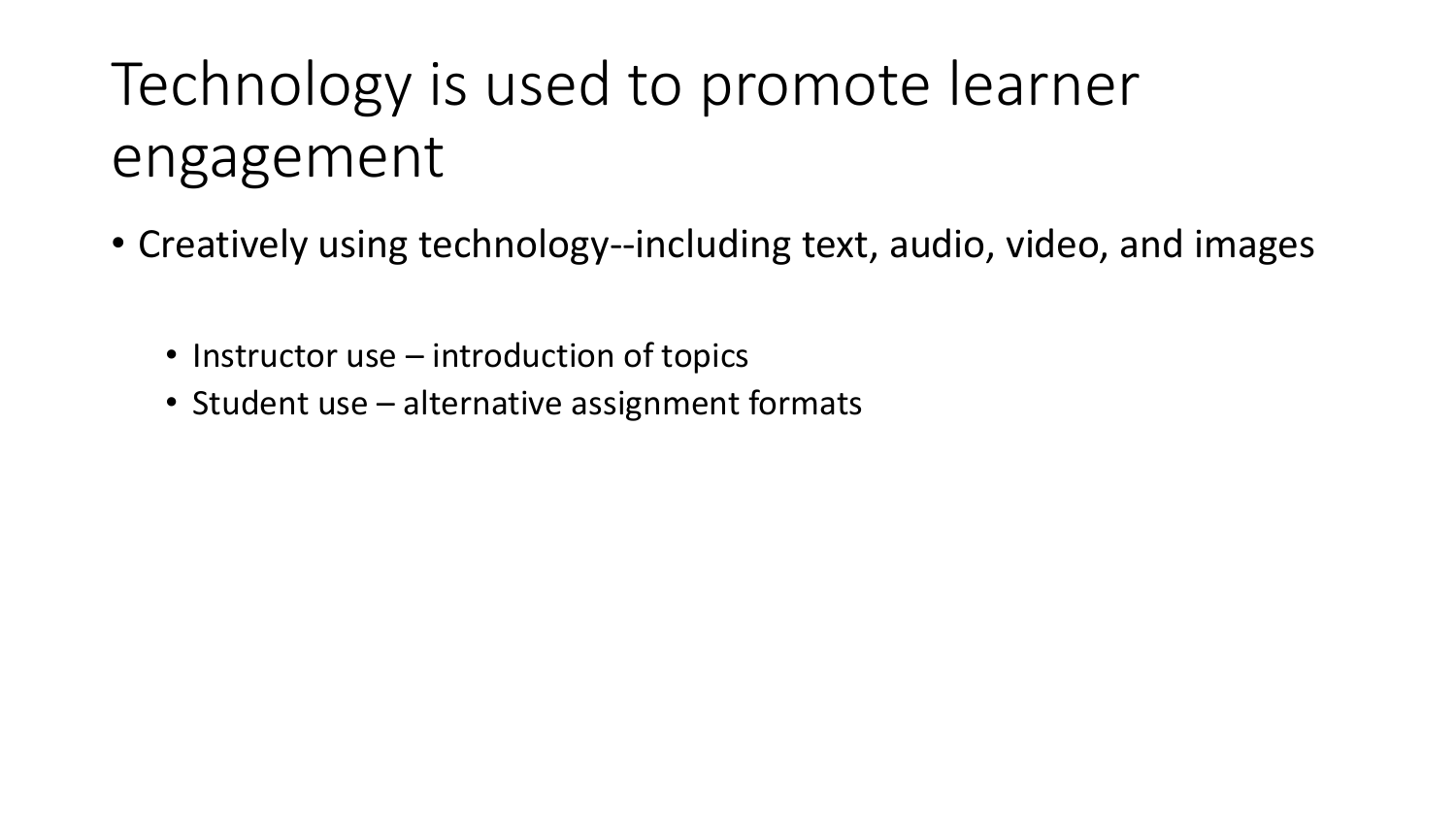#### Student-to-student interaction is supported

Monitor and facilitate online discussions

Grade discussions

Remind of expectations

Encourage peer-review of assignments or group work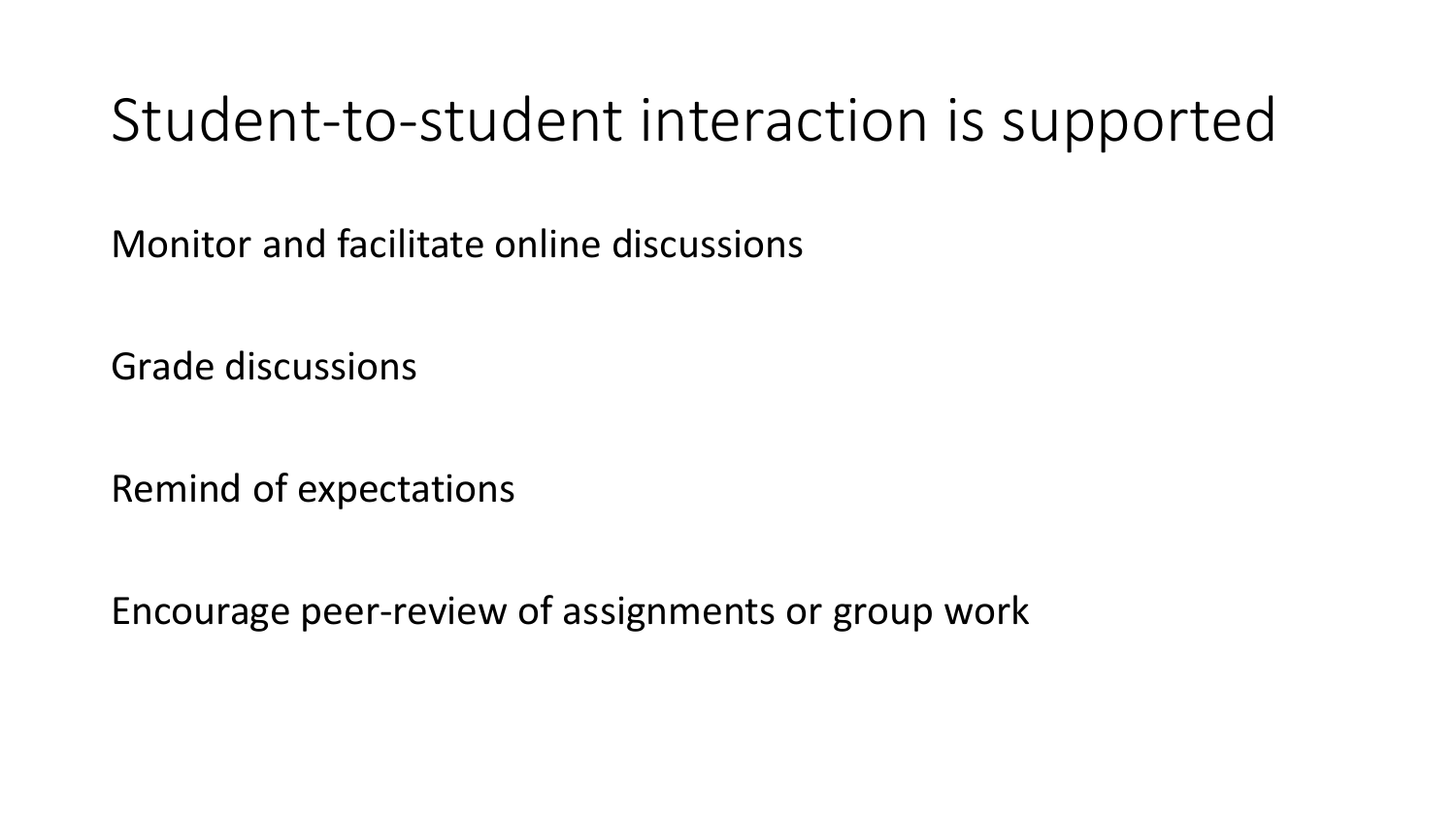## Communications used to build community

- Regular and meaningful learner-instructor interaction
	- Email, discussion facilitation
- support for learner-learner interaction (see earlier)
- timely interaction and prompt feedback from the instructor
	- Research suggests 24 hours is an acceptable response time
	- Clearly communicate what response times will be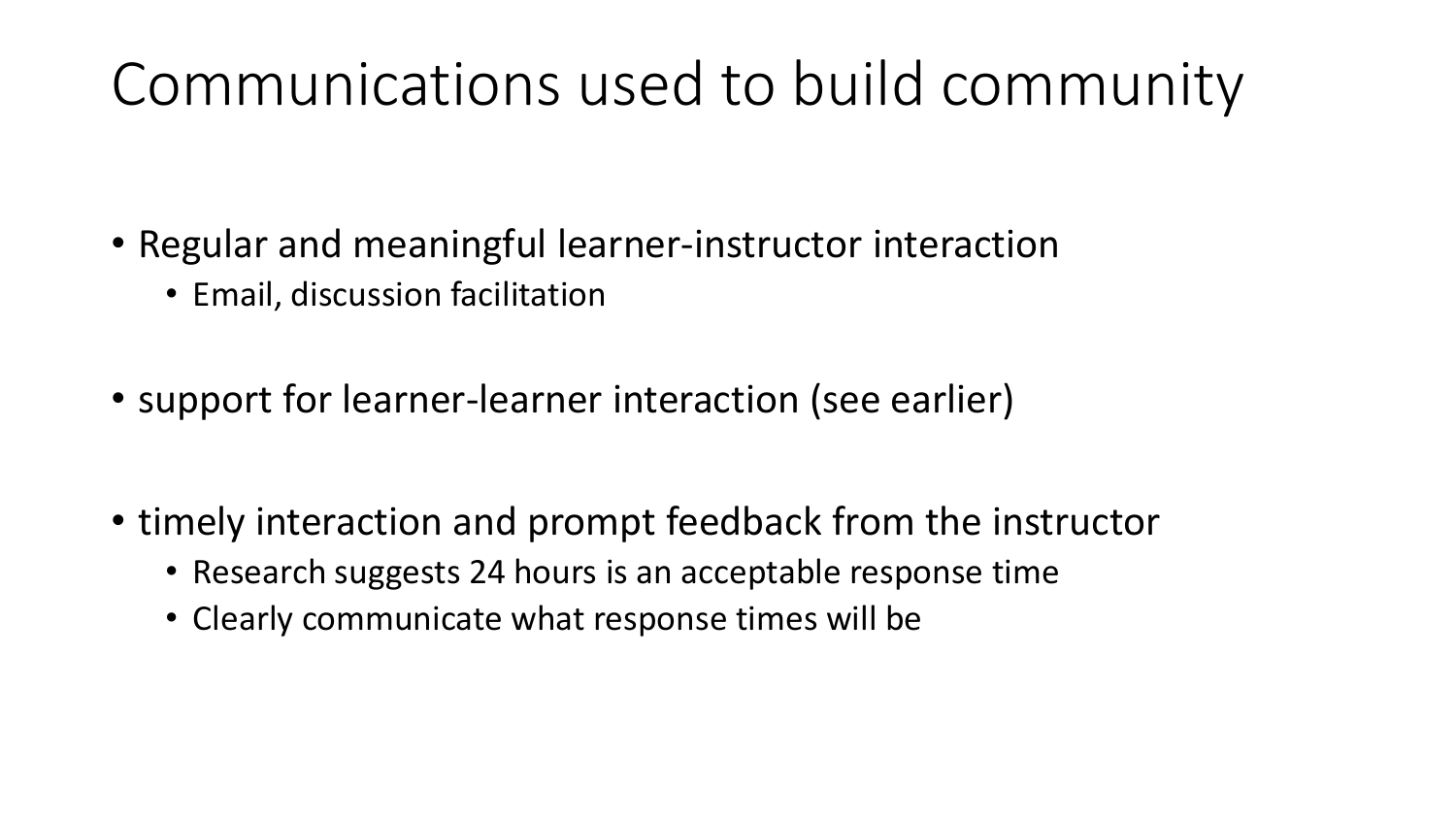# Baldwin, Ching, and Hsu on Theme II: Instructions to Students

- Expectations regarding quality communication/participation are provided,
- Rubrics provided, and
- Course policies for behavior expectations are included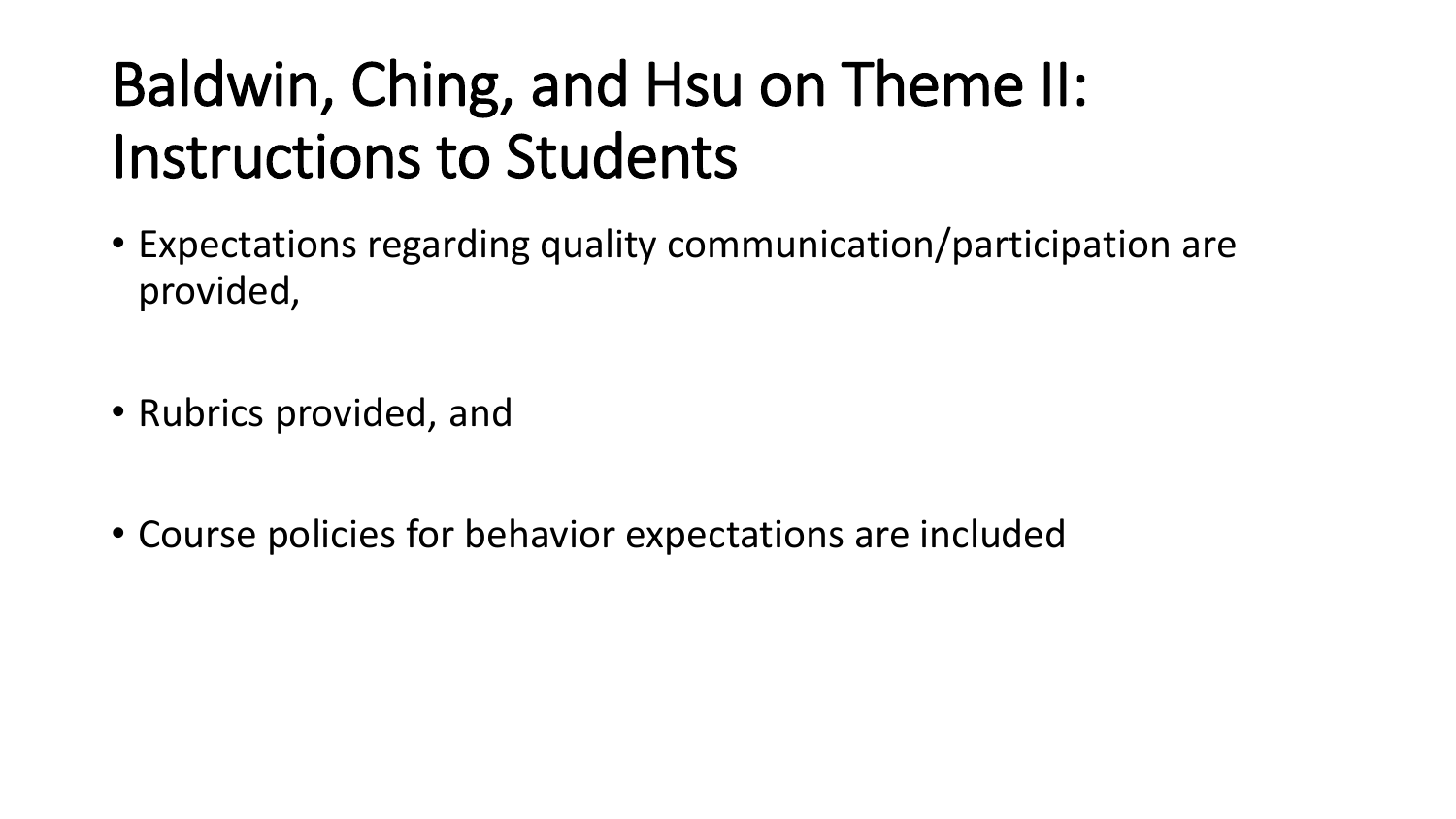Expectations regarding quality communication/participation are provided

- Often provided in syllabus, however…
- posting announcements, sending one-on-one emails, or sharing rubrics can help direct the students' attention to these requirements **at times when assignments are made**, thus reminding students of expectations.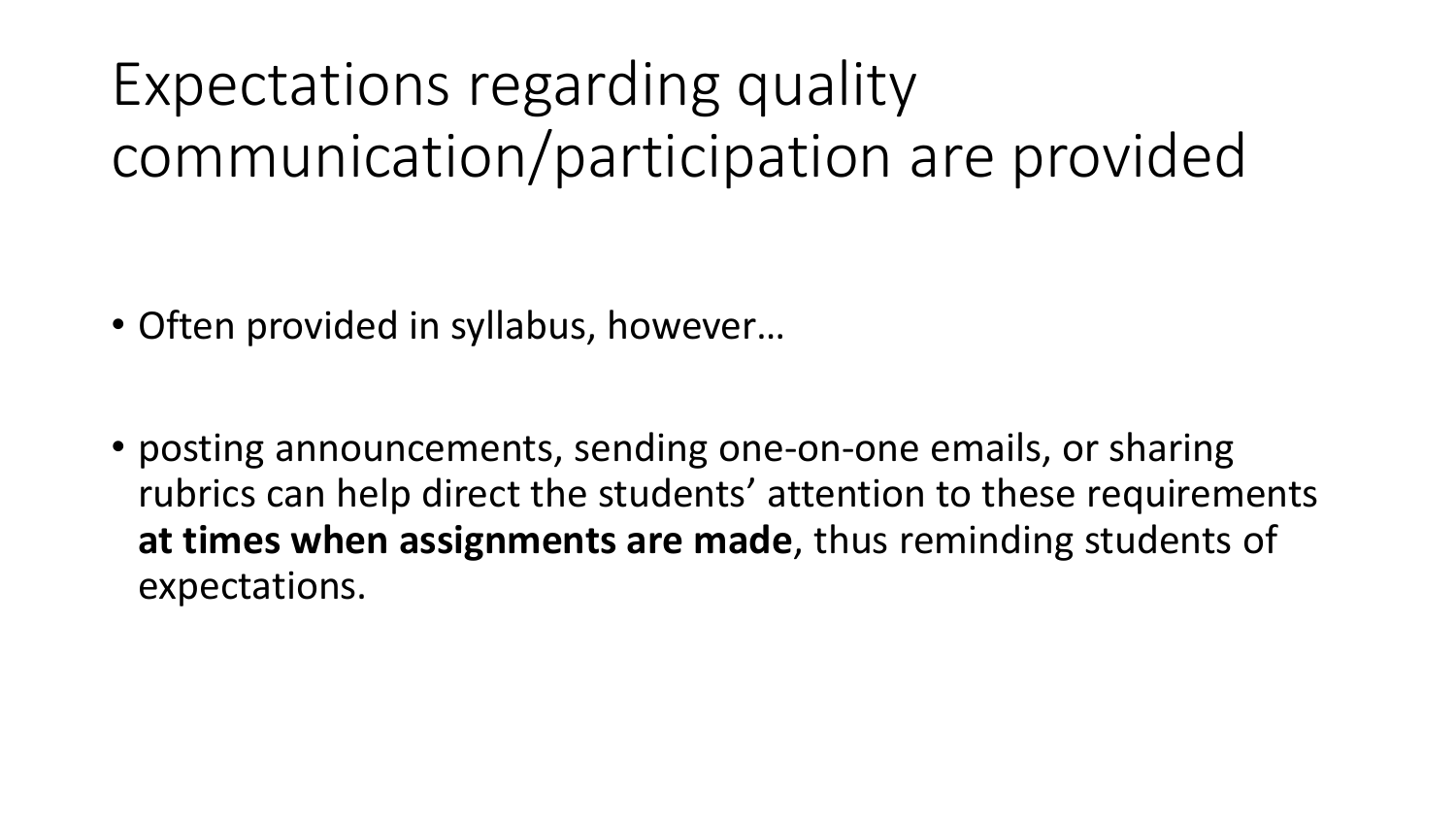## Rubrics provided

- Remind students of the rubric
- Help students avoid confusion on assignments and/or their rubrics by providing students with **additional details** to supplement the information included with the rubric, and candid comments about how the instructor plans to interpret various aspects of the rubric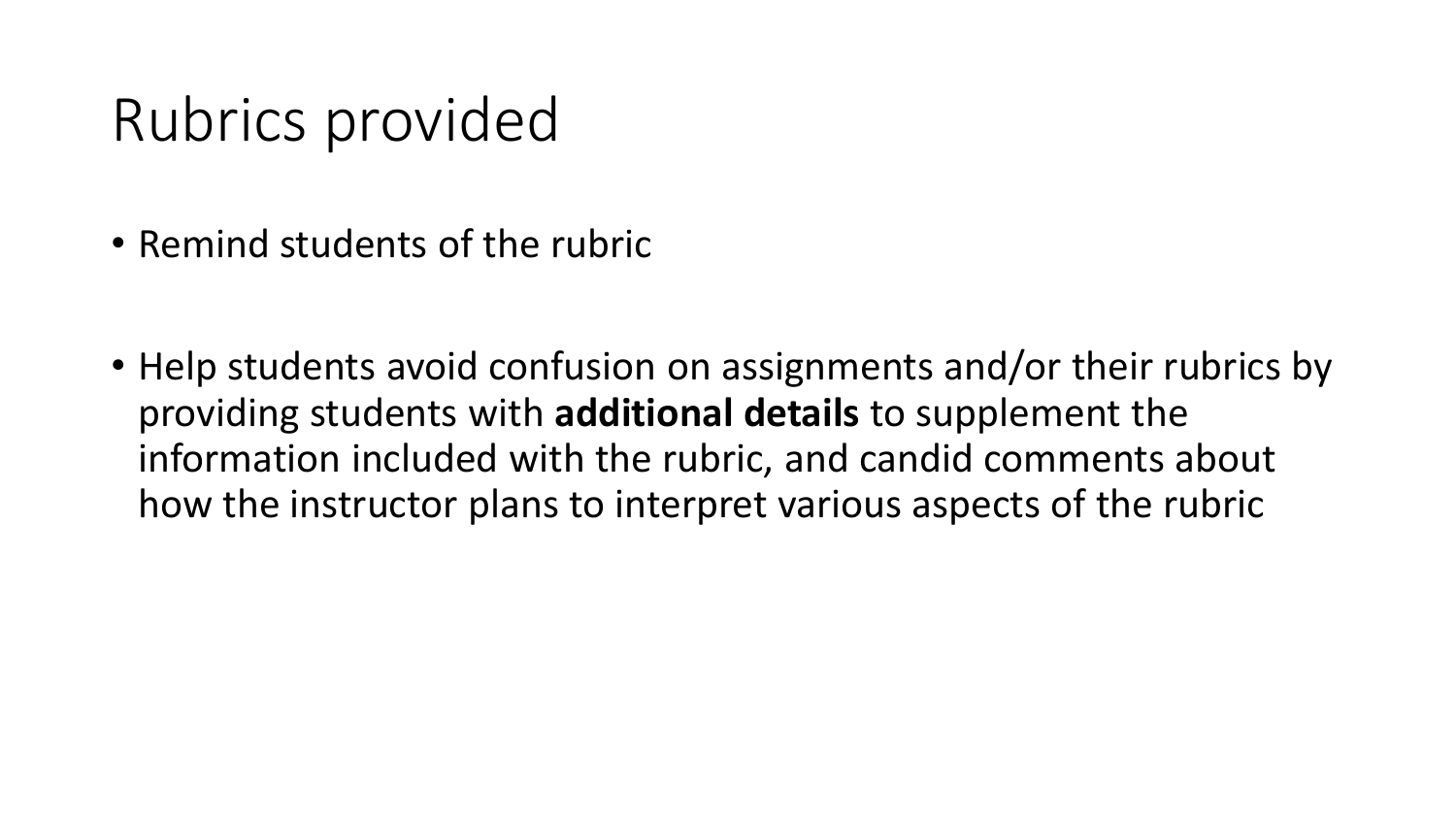## Course policies for behavior expectations

- Policies about academic integrity, plagiarism, or meeting deadlines, etc.
- Reminders at the time of assignment
	- Email
	- Course announcements
- Remember to utilize technology for engagement
	- Video
	- Audio
	- Messaging choices